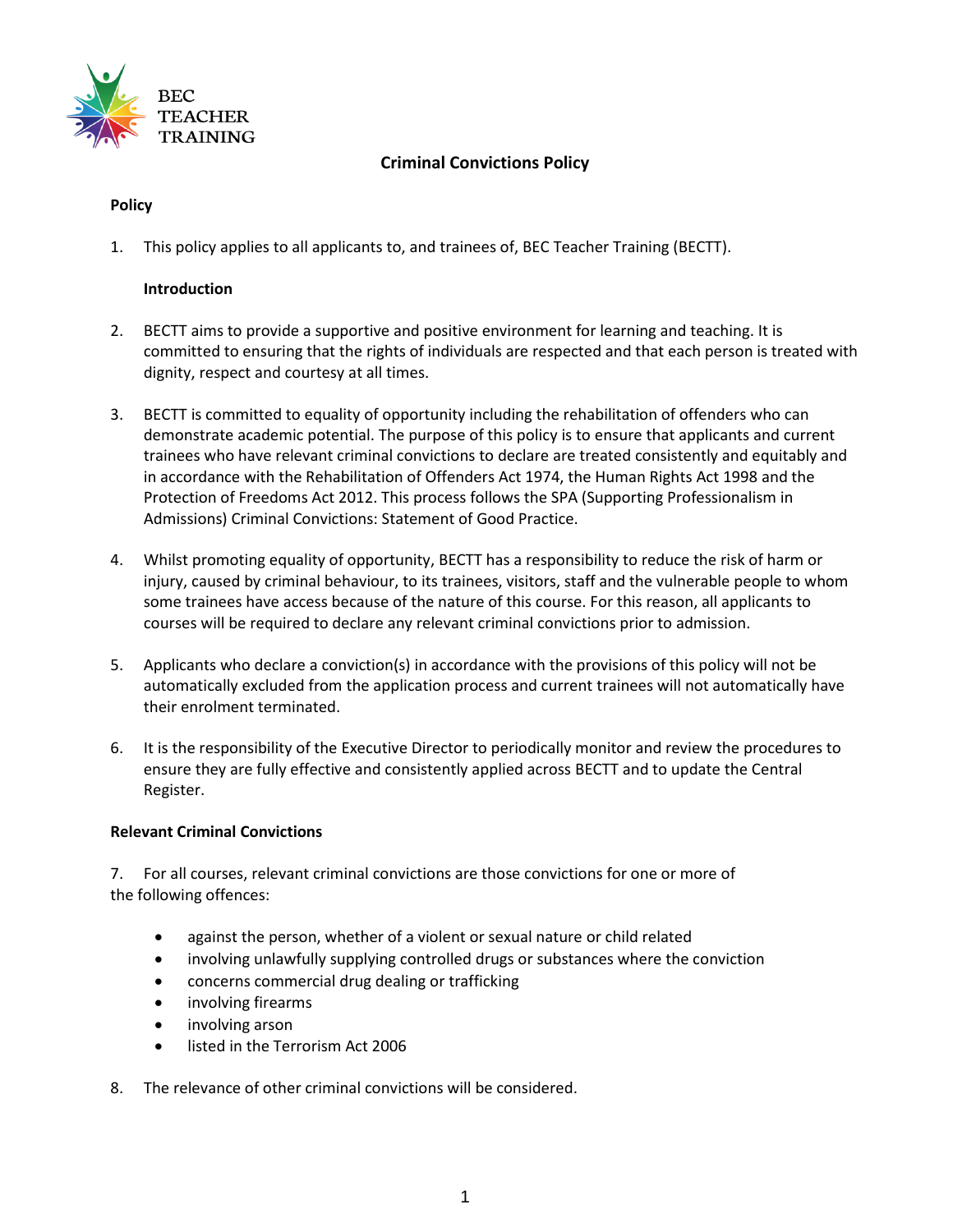# **Disclosing convictions – applicants**

# **Professional courses and courses involving work with children or vulnerable adults**

- 9. Applicants to courses provided by BECTT (which includes teaching and working with vulnerable adults) are informed via the Prospectus, DfE website, BECTT website and other programme related information that they are required to declare any criminal convictions, including spent convictions and cautions (including verbal cautions) and bind-over orders that will not be filtered under DBS guidelines in addition to any relevant unspent convictions.
- 10. An 'enhanced disclosure document' including a barred list check from the Disclosure & Barring Service (DBS) or the Scottish Criminal Record Disclosure Service is required. To be valid, a DBS disclosure must be less than three months old at the time of application to the course.
- 11. If an applicant is already employed in a post which gives direct access to children and vulnerable adults and is being supported in undertaking the course by his/her employer, BECTT requires the school to confirm in writing that they have undertaken a DBS check and that the applicant is suitable to work with children.
- 12. BECTT requires applicants to disclose their criminal record during the admissions process and will ask applicants reaching the interview stage to disclose details in writing. The contents of this written disclosure will only be viewed by the admissions staff if, as a result of interview, BECTT is considering making the applicant an offer. This declaration early in the admissions process allows BECTT a greater amount of time to consider an individual's situation.
- 13. No firm commitment will be made to any applicant until their criminal conviction issue is fully investigated.
- 14. There may be insufficient time for the full procedures described below to be implemented, particularly where consideration by the Criminal Convictions Panel is required. In such cases it may be necessary to ask the applicant to defer their application for a year to ensure that their criminal record can be fully investigated. However, a decision on this will only be taken after discussion with the Executive Director and Accounting Officer.

# **EU and international applicants**

15. EU and international applicants to courses will be expected to undergo a criminal records check in their home country and supply BECTT with a Certificate of Good Conduct or equivalent. BECTT will also seek a DBS check for any time spent in the UK and will also run a formal DBS check soon after the trainee has commenced the course. If formal police or criminal records checks cannot be obtained, the matter will be referred to the Accounting Officer.

# **Applicants with disclosed criminal convictions**

16. If an applicant indicates on their application form that they have a relevant criminal conviction, the application will first be considered by the person responsible for making a decision on the application according to the normal stated entrance requirements. If the application is unsuccessful, no further action is taken in connection with the criminal conviction issue and the decision is processed in the usual way.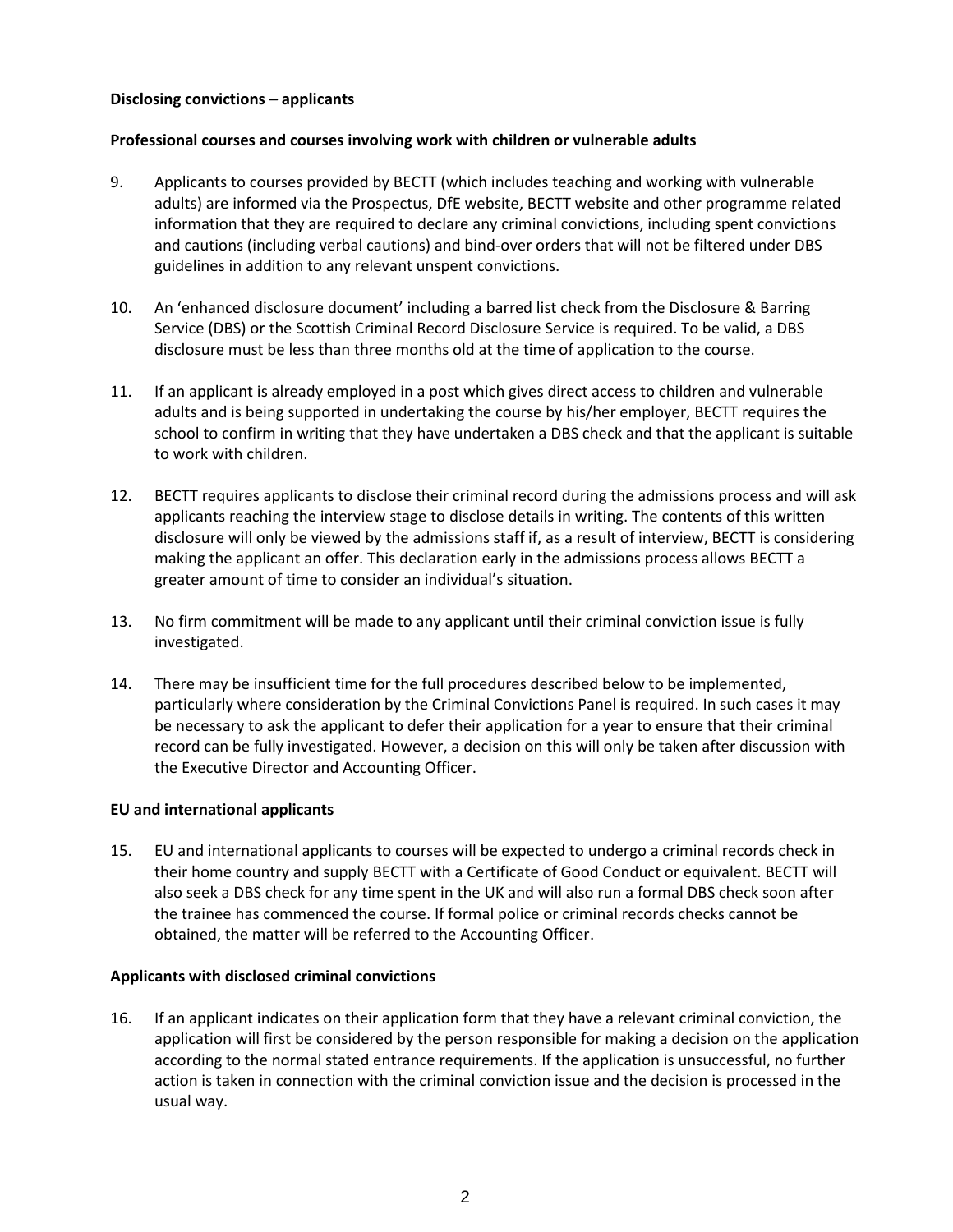- 17. If the applicant meets the academic requirements and following successful interview the panel wishes to make an offer, the matter will be referred to the Executive Director to follow the procedure for consideration of disclosed criminal convictions outlined in paragraphs 21 to 38 below. An offer will not be processed until the outcome of this procedure.
- 18. If an applicant receives a relevant criminal conviction after applying to BECTT but prior to enrolling as a trainee, they should contact the SCITT office to notify them of their change of status. The conviction will then be considered following the procedure outlined in paragraphs 21 to 36 below.

### **Disclosing convictions – trainees**

- 19. It is the responsibility of the trainee to inform BECTT of any relevant unspent criminal convictions acquired during their time as trainees.
- 20. If a trainee indicates that they have been convicted of a relevant criminal offence since their interview, this may mean that their enrolment is halted. In such instances, the trainee will be asked to provide a written report with instructions to return this to the SCITT office.

### **Procedure for consideration of disclosed criminal convictions**

- 21. Applicants/trainees who declare a conviction will be asked to provide further information to inform the decision making process. The SCITT office shall indicate to the applicant/trainee any implications if their response to requests for information is delayed.
- 22. Applicants/trainees will be given ten working days to provide documentation concerning their conviction.
- 23. Failure on the part of an applicant to provide the documentation within the specified period will result in a rejection of their application. The reject decision will be through the channel the applicant applied. Failure on the part of the trainee to provide the required documentation within the specified period will result in the trainee being required to attend a meeting with the Executive Director. If the required documentation is not provided within an agreed timescale after this meeting, or if the trainee fails to attend the meeting, this is likely to result in the trainee's withdrawal from the course.
- 24. Depending on the nature of the offence, it may also be appropriate to inform the applicant/trainee that a DBS check is required in order to confirm the details of the offence(s). BECTT may seek the applicant/trainee's consent to write to a Probation Officer or other appropriate independent person/body asking for: any other relevant factors including any probation arrangements; and a statement on the applicant/trainee's suitability to train to teach as a trainee of BECTT, including an assessment of the risk of further offending. Any personal data provided by individuals and authorities will be treated in accordance with the provisions of the Data Protection Act 1998.
- 25. If the applicant/trainee confirms that the 'criminal convictions' question had been ticked in error and the applicant/trainee does not, in fact, have a relevant conviction, the SCITT office will seek the applicant/trainee's assurance of this in writing/by email and make the appropriate note on the trainee's file. An applicant will also be advised to contact the channel they used to apply for a place.
- 26. The decision whether or not to accept an applicant or trainee with a relevant criminal conviction will be made objectively, based on the evidence available.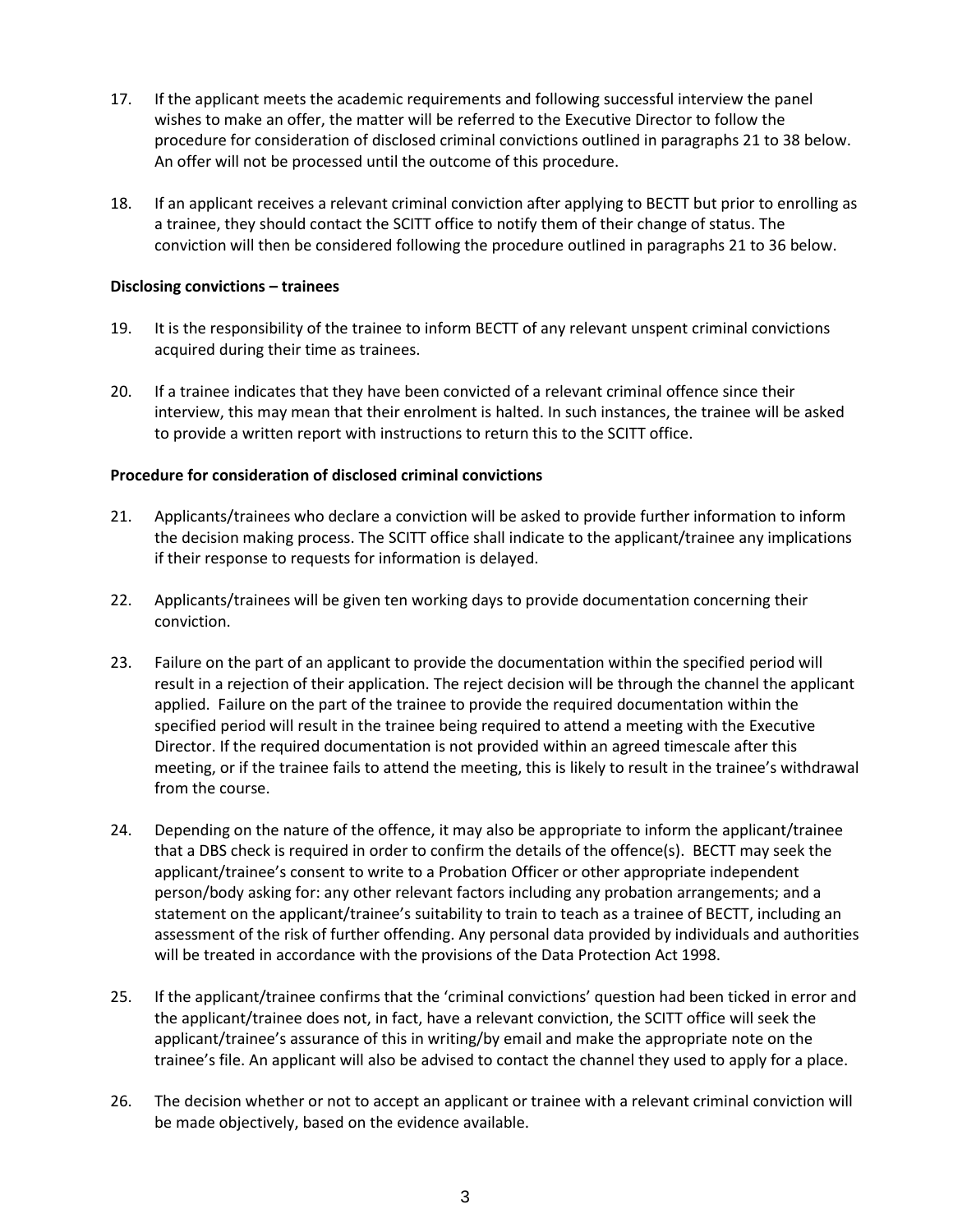27. For cases which are deemed serious, ambiguous or complex, the Executive Director will pass the matter to the Criminal Convictions Panel for consideration.

# **The Criminal Convictions Panel**

- 28. The applicant/trainee will be notified that a Criminal Convictions Panel (the Panel) will be convened to consider their non-academic suitability for a place on the course/continued registration in respect of a current trainee. The applicant/trainee will also be sent a copy of this policy.
- 29. The SCITT office will be responsible for making the arrangements for the Panel, who will receive the original application/self-written report plus additional information provided by the applicant/trainee.
- 30. The Panel shall comprise the Executive Director, Course Director and members of the Strategic and Finance Board. For some cases it may also be appropriate for the Safeguarding Officer to be on the panel. The views of the school mentor will also be sought, as may the views of any relevant professional or assessment body.
- 31. The Panel will meet virtually or in person as soon as practically possible after the information is received from the applicant/trainee.
- 32. The function of the Panel is to take a reasonable view of the risk the applicant/trainee poses to the institution, its members and visitors or any relevant external stakeholders (such as mentors), and assess whether the applicant/trainee poses an unacceptable risk. In addition, where the Panel is considering a previously undisclosed conviction, the Panel shall consider whether the information would have been relevant for the purpose of deciding whether an applicant would have been offered admission at the time at which the original decision to offer a place or admit the trainee was taken.
- 33. The Panel will consider all the evidence available to assess the applicant's non-academic suitability for a place on the course or the trainee's continued registration, and undertake a risk assessment taking into account:
	- the relevance of the offence(s) to the course of study;
	- the seriousness of the offence(s);
	- the length of time since the offence(s);
	- whether there is a pattern of offending;
	- whether the applicant/trainee's situation has changed since the offence(s) was/were
	- committed;
	- the circumstances surrounding the offence(s);
	- the applicant/trainee's explanation for the offence(s); and
	- evidence submitted of their good character.
- 34. The Panel may decide:
	- that the offer be processed as normal or enrolment be allowed to continue;
	- to make a new offer with new conditions attached or to specify conditions for continued enrolment on the course; or
	- not to make an offer, to withdraw an offer or to make a recommendation to the Accounting Officer that the trainee's enrolment be terminated (where appropriate).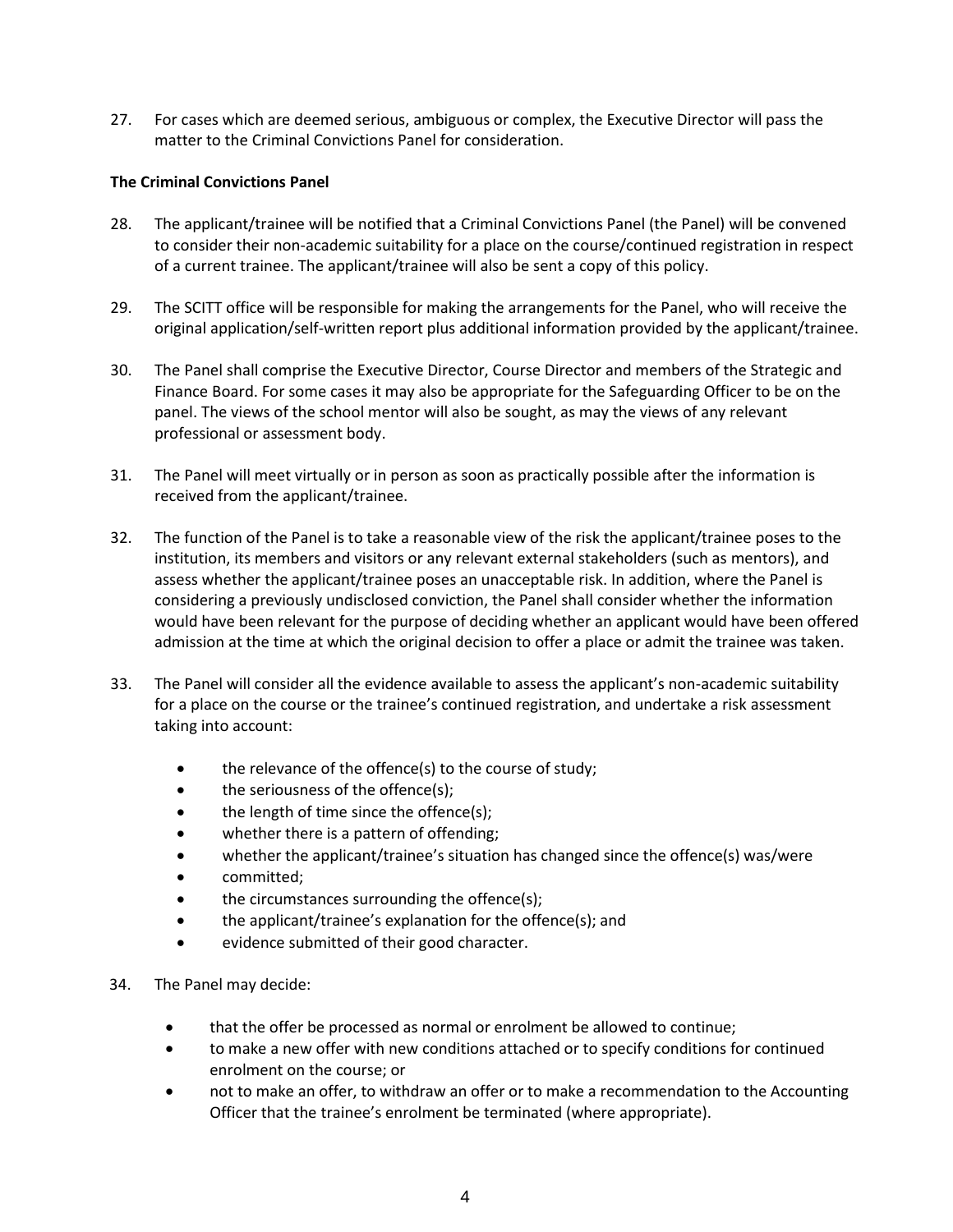- 35. The Panel shall make a formal record of the reasons for their decision to be retained by the SCITT office.
- 36. The SCITT office shall advise the applicant/trainee of the Panel's decision as soon as possible, and no longer than five working days after the decision is made. If the Panel has decided not to make a formal offer of a place, to set conditions or recommend an individual's enrolment be terminated, the applicant/trainee shall also be informed by the SCITT office (see paragraphs 47-75).
- 37. If an applicant is successful in receiving an offer for a place on a course, the Admissions team will make clear to the applicant any non-academic conditions attached to their offer. This will include a satisfactory DBS check in paragraph 10. The SCITT office are responsible for administering this process. By completing the DBS application process, the applicant is consenting that the original disclosure will be provided to the SCITT office. All DBS documentation should be received by the point of induction at BECTT.
- 38. Upon receipt of the DBS disclosure, the SCITT office and Executive Director shall review the disclosure and highlight to the Criminal Convictions Panel where new or different information is revealed on the DBS disclosure. The Panel will review the original decision in light of this new or different information to determine the suitability of the applicant to commence the course, as outlined in paragraphs 24-31.

# **After acceptance/enrolment on professional courses and courses giving access to vulnerable people where DBS checks are required**

- 39. It is possible that an applicant/trainee for a course where there is access to vulnerable people may acquire a criminal record in the period between making a declaration on criminal record status and enrolment, or after commencing the course. For this reason, all applicants to/trainees on such courses must complete a self-declaration form at the point of enrolment at the start of the academic year stating whether or not they have acquired any criminal convictions or pending criminal convictions since their original application.
- 40. When a self-declaration form or DBS disclosure is returned showing a criminal conviction has been acquired since enrolment, the procedure outlined in paragraphs 21-36 will be followed. The same will be the case if, at any point during their course, a trainee declares that they have received a criminal conviction or caution subsequent to enrolment.
- 41. If the DBS reveals that a trainee has a criminal conviction or caution that was not declared before enrolment or if there is any material discrepancy between the trainee's self-declaration and the DBS disclosure, the trainee will be required to attend an exploratory meeting with the Executive Director to discuss the non-disclosure or discrepancy. Following this exploratory meeting, the procedure outlined in paragraphs 28-36 will be followed.
- 42. Further to the Panel meeting, the Executive Director will decide whether the matter should also be referred to the Fitness to Practise Policy or Trainee Discipline Policy as appropriate. This decision will be communicated to the trainee in writing. Consideration of whether the situation warrants suspension of the trainee will be given and implemented under those procedures.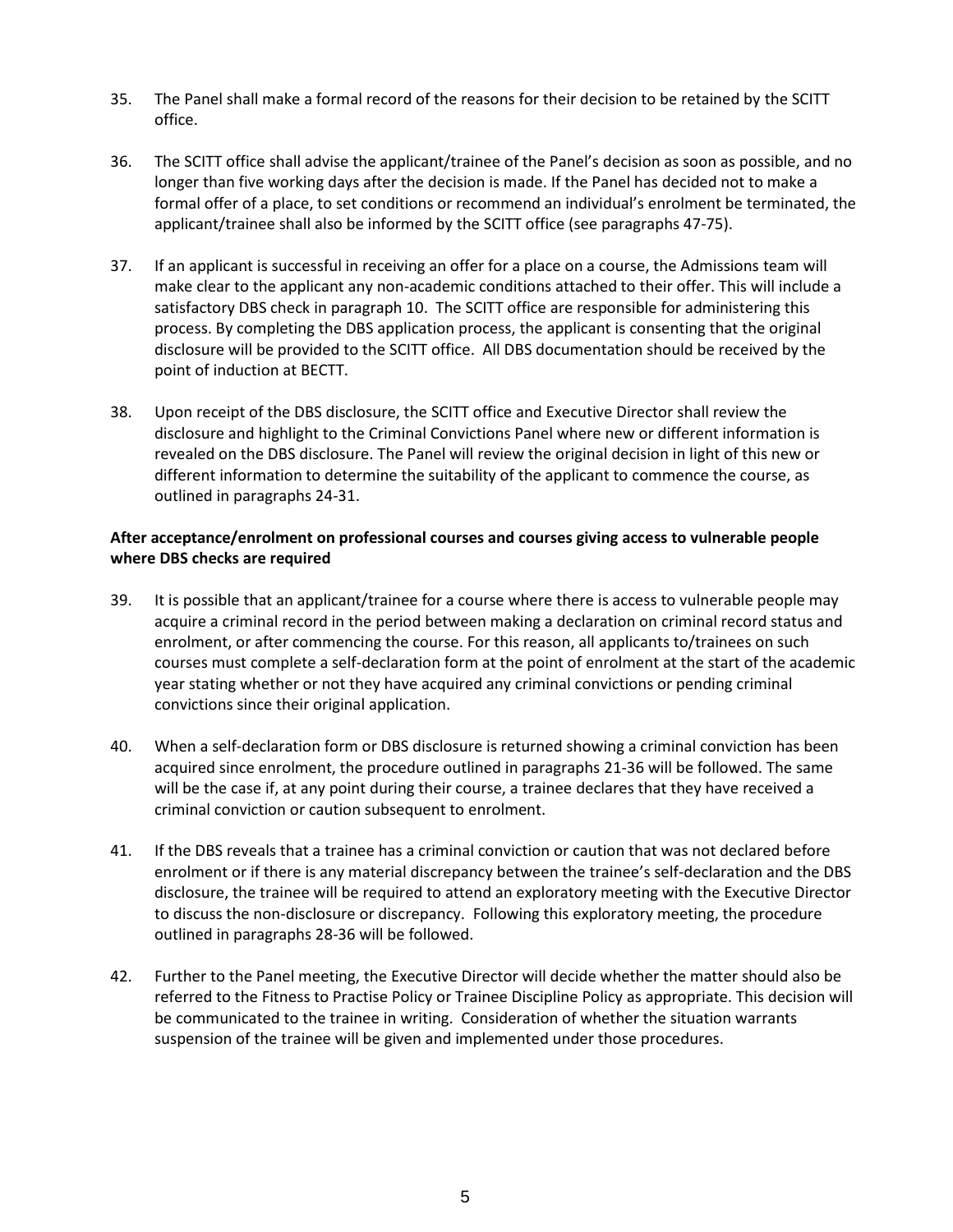# **Criminal charges pending after enrolment**

- 43. Occasionally a trainee may be arrested on criminal charges, pending an investigation by the police. This matter should be referred immediately to the Executive Director. Depending on the seriousness of the criminal offence that is charged, the trainee may be suspended from BECTT pending further investigation, in line with the suspension procedure within the Trainee Discipline Policy.
- 44. Normally any further action will be suspended until the conclusion of the police investigation and any court proceedings. If a trainee is convicted, the procedure given in paragraph 21-36 will be followed. If a trainee is acquitted or charges dropped and they have been suspended, support will be offered to enable them to return to their studies.

# **False declarations**

45. BECTT may amend or withdraw the offer of a place or terminate a trainee's enrolment at any time if it determines that an applicant or trainee has made any misleading, false or fraudulent application or statement to the institution, or has produced falsified documents, regarding any relevant criminal convictions, whether as part of his/her application or whilst on his/her course.

### **Undeclared criminal convictions/failure to disclose**

46. Should it become known that an enrolled trainee has not declared a relevant criminal conviction which they had received prior to enrolment or during their studies, or has failed to disclose (or to disclose at the appropriate time) relevant information to the institution, the person who discovers this information should notify the Executive Director for referral to the Trainee Disciplinary Policy. In addition, the procedure outlined in paragraphs 21-36 will be followed for consideration of the information by the Criminal Convictions Panel.

# **Criminal Conviction Appeals Process**

#### **Grounds for Appeal**

- 47. An applicant/trainee may appeal against a decision of the Criminal Convictions Panel on one or more of the following grounds:
	- procedural irregularity, where it is alleged that BECTT did not adhere to its procedures;
	- prejudice or bias, where it is alleged that members of the Panel involved in making the decision acted unfairly towards the applicant/trainee;
	- extenuating circumstances, where there are facts which might lessen or reduce the seriousness of the criminal record which were not known to the Panel at the time it made its decision and which could not reasonably have been made known at that time.

#### **Submitting a Criminal Convictions Appeal**

48. If an applicant/trainee wishes to appeal against a decision of the Panel, he/she must submit the Criminal Convictions Appeal Form to the SCITT office within ten working days of receipt of the Panel's decision. Support is available to applicants and enrolled trainees from the SCITT office.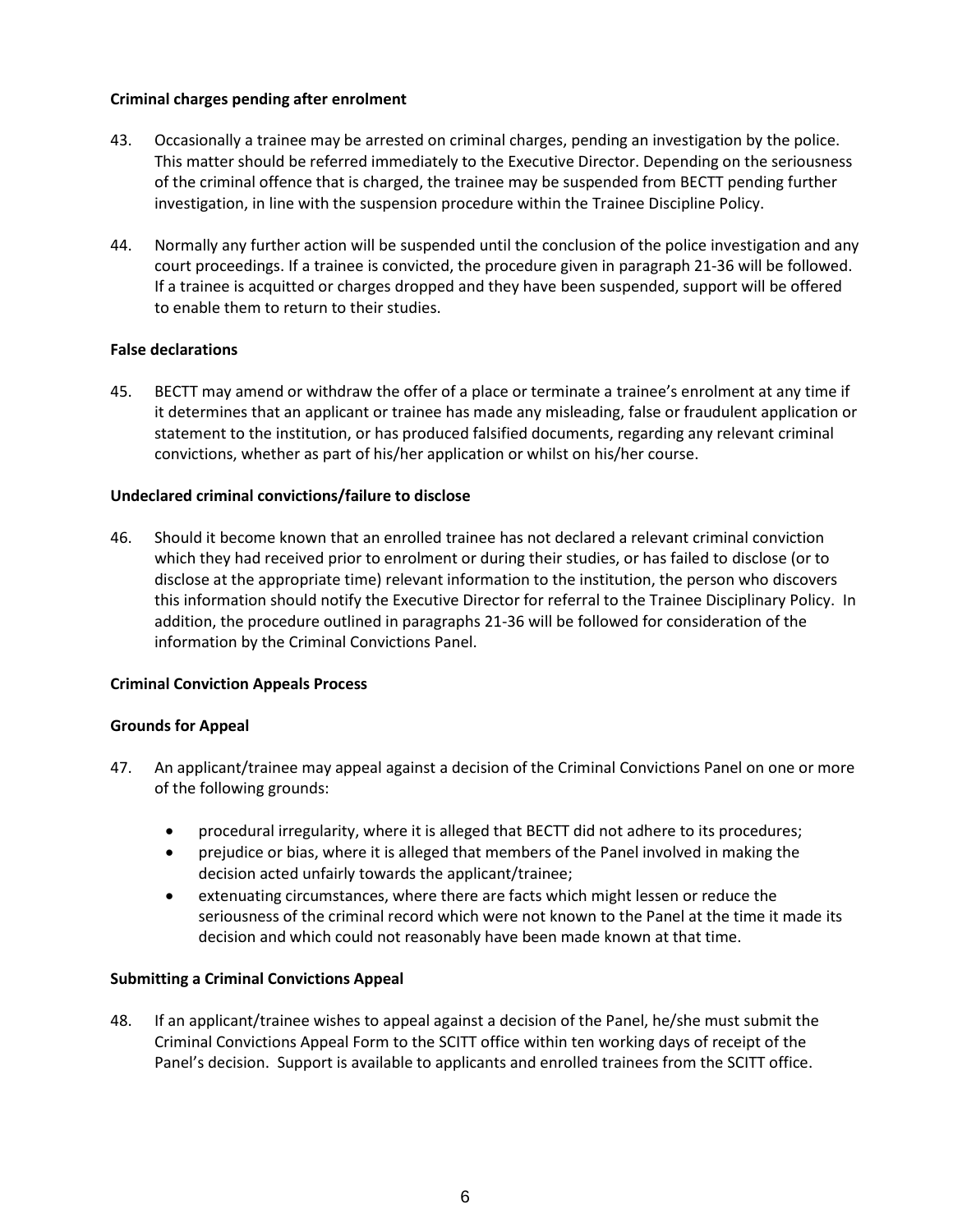# **Supporting Evidence**

49. The applicant/trainee (the appellant) should ensure they submit all appropriate evidence to support the stated grounds for their appeal. The Executive Director or nominee has the right to request further clarification and/or additional written evidence from the appellant and/or staff.

# **Consideration of Criminal Conviction Appeals**

- 50. The receipt of the appeal will be acknowledged by the SCITT office and an initial assessment will be undertaken by the Executive Director or nominee to check that the appeal meets at least one of the grounds in para 51 above and that the form is fully completed and submitted within the required timeframe.
- 51. Where additional evidence and/or clarification is requested from the appellant, this should be submitted to the SCITT office by the given deadline. Should it not be received by this date, the appeal will be assessed on the evidence provided with the original submission.
- 52. As part of the initial assessment, the Executive Director or nominee shall ask the SCITT office for the decision of the original Panel and the evidence and reasons on which the decision was based.
- 53. Following the initial assessment, the Executive Director or nominee will determine whether the appeal should be reconsidered by the Criminal Convictions Panel, be rejected, or proceed to an appeal hearing.

# **Reconsideration by the Criminal Convictions Panel**

- 54. If the Executive Director or nominee determines that the case should be reconsidered by the Criminal Convictions Panel, for example if new information has been provided, a panel will be convened in accordance with paragraphs 28-35.
- 55. The Panel will inform the Executive Director or nominee of the outcome of their reconsideration.
- 56. If the Panel has revised its original decision, the Executive Director or nominee, via the SCITT office, will inform the appellant of this decision in writing through the issue of a Completion of Procedures letter, normally no longer than five working days after the Panel has met.
- 57. If there is no change to the original decision, the Academic Registrar or nominee will consult with a senior representative of the awarding institution to determine whether the appeal should be rejected or proceed to an appeals hearing.

# **Rejection of Criminal Conviction Appeal**

58. If the Executive Director or nominee determines that the appeal should be rejected, the matter shall be referred to a senior representative of the awarding institution for consideration. If the senior representative agrees that the appeal should be rejected, the Executive Director or nominee, via the SCITT office, shall inform the appellant of the decision in writing through the issue of a Completion of Procedures letter, normally within ten working days of receipt of their appeal.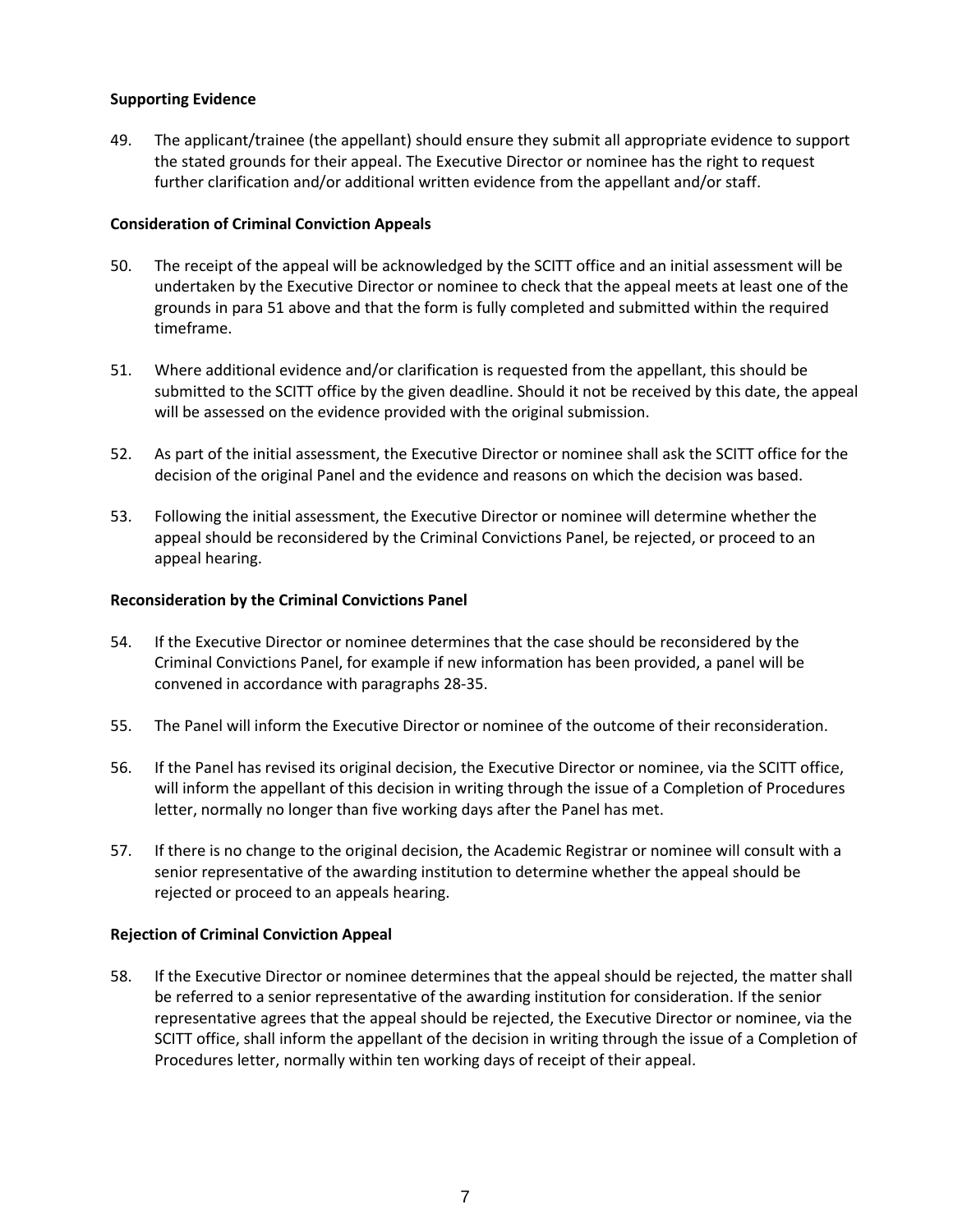59. This decision is final and there is no further right of appeal within BECTT. Trainees may be able to seek a review by the Office of the Independent Adjudicator (OIA) (see paragraph 76). Applicants have no right of appeal to the OIA.

# **Criminal Conviction Appeal Hearing**

60. If the Executive Director or nominee decides that the appeal should proceed to a hearing, he/she will appoint an Appeals Secretary from the SCITT office and determine the membership of the Appeals Hearing. Membership will be of mixed gender where possible and consist of three senior academic staff which will include a senior representative who will act as Chair. If the appellant is a current trainee, none of the senior academic staff will be from the trainee's academic department.

# **Arrangements for Summoning the Appeals Hearing**

- 61. At least ten working days prior to the date set for the Appeals Hearing, the Appeals Secretary shall give written notice to the appellant and the representative of the Criminal Convictions Panel concerned in the appeal. The representative will normally be the Head of Department (or equivalent post holder).
- 62. The appellant and the representative of the Panel shall also receive an invitation to be present at the Appeals Hearing and be informed that they may make written statements to the Appeals Hearing by lodging them with the Appeals Secretary no later than midday five working days prior to the meeting. Such written statements shall be made available by the Appeals Secretary to each party concerned in addition to members of the Appeals Hearing.
- 63. The appellant shall be informed by the Appeals Secretary of his/her right to be accompanied at the Appeals Hearing by a friend. A friend is defined as a member of staff of BECTT, a registered trainee of the institution, or a member of staff or sabbatical officer of a teachers' union. The role of the friend is to act as an observer, give moral support and to assist the appellant to make their case. In addition, where reasonable adjustments are required, an appellant may be accompanied by a supporter e.g. a sign language communicator or a note-taker, and an appellant with difficulty in understanding English may be accompanied by an interpreter. The Appeals Secretary shall also inform the appellant that advice is available from the SCITT office and a teachers' union. Parents or guardians of an appellant who is under eighteen years of age shall be entitled to attend the Appeals Hearing but only in the same capacity as a friend accompanying the appellant.
- 64. The appellant and representative of the Panel shall also be informed by the Appeals Secretary that should they wish to call witnesses, their names and contact details must be supplied to the Appeals Secretary as soon as possible and not later than five working days prior to the date of the Appeals Hearing. The Chair of the Appeals Hearing will decide which witnesses to be called and this decision shall be final. In reaching a decision about witnesses to be called, the Chair will take into account their number and relevance to the matter in hand. The Appeals Secretary shall inform witnesses of the date, time and venue of the Appeals Hearing but is not responsible for ensuring their attendance. The unavailability of witnesses shall not restrict or delay the Appeals Hearing unless the Chair determines that their evidence may be material to the decision at the Appeals Hearing. Unavailable witnesses may submit a written statement to the Appeals Secretary for consideration at the Appeals Hearing.

# **Conduct of the Appeals Hearing**

65. The Appeals Hearing shall proceed only if a quorum of three members is present, one of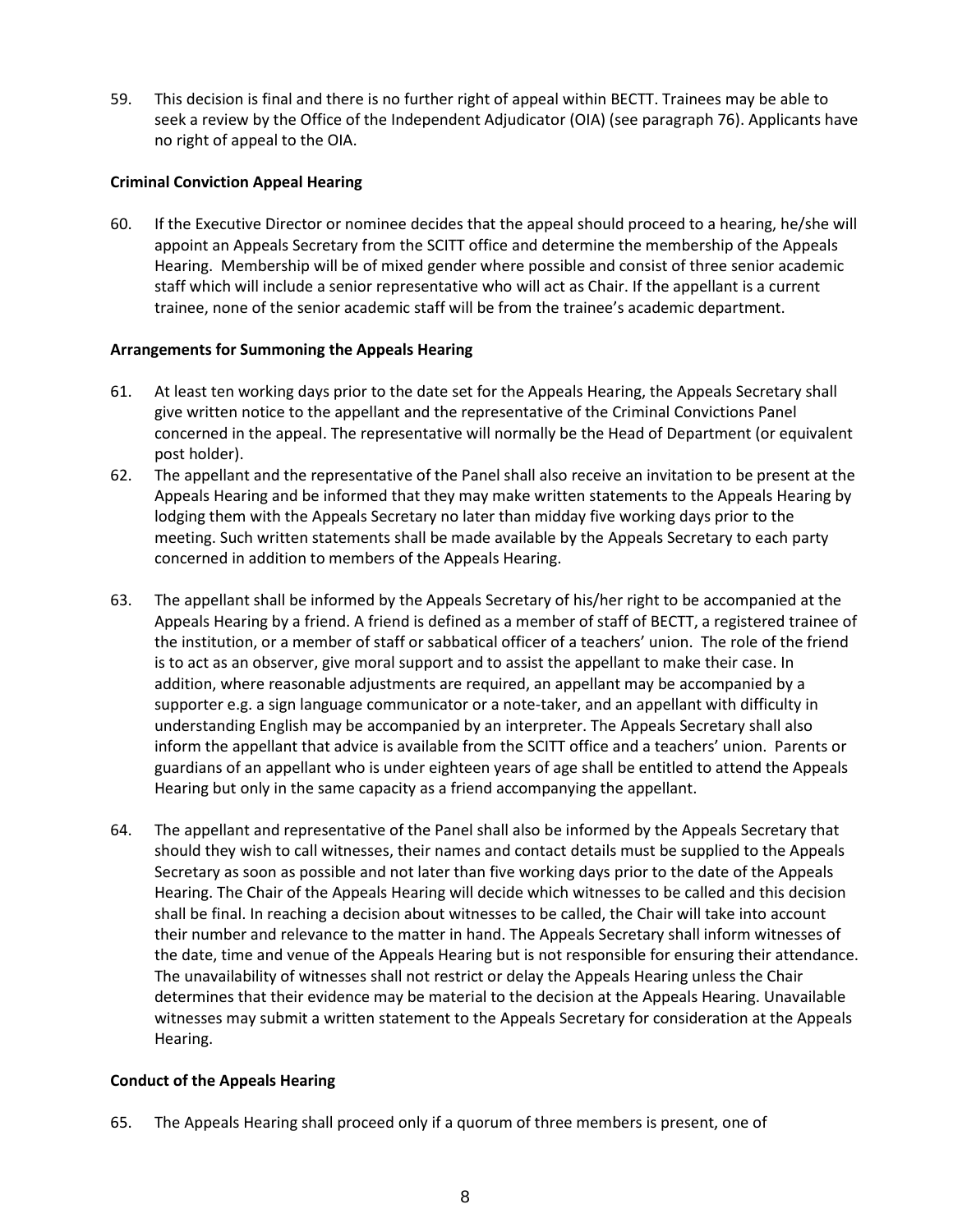whom shall be the Chair.

- 66. The Appeals Hearing shall commence with a private meeting of its members.
- 67. At the appropriate time the Chair shall invite the appellant, their friend and the representative of the Panel to join the meeting. The appellant shall then be invited to put his/her case and call and examine witnesses. The representative of the Panel may, following the questioning of a witness by the appellant, ask questions of that witness or the appellant. Members of the Appeals Hearing may also question the appellant and witnesses at the invitation of the Chair.
- 68. At the end of the presentation of the appellant's case or of the questioning of his/her witnesses, the representative of the Panel shall be invited to put his/her case and call and examine witnesses. The appellant may, following the questioning of a witness by the representative of the Panel, ask questions of that witness or the representative of the Panel. Members of the Appeals Hearing may also question the representative of the Panel and witnesses at the invitation of the Chair.
- 69. Following the presentation of the case by the representative of the Panel, he/she may sum up the case for the Panel, without adding any new evidence. The appellant shall then sum up the appellant's case, without adding any new evidence.
- 70. The appellant and his/her friend and the representative of the Panel shall then withdraw from the meeting to enable members of the Appeals Hearing to deliberate in private.
- 71. Should the Appeals Hearing wish to clarify any matter with either party, both parties shall be asked to be present and then to retire.
- 72. The decision of the Appeals Hearing shall be on the balance of probability by a majority of votes cast. In the event of a tied vote, the Chair will have the casting vote.
- 73. The Appeals Hearing may overturn or modify the decision reached by the original Panel, specify conditions for acceptance or continuation on the desired course of study, suggest an alternative course or confirm the decision reached by original Panel. The Appeals Secretary shall record the reasons for the decision.
- 74. The decision of the Appeals Hearing shall be announced by the Chair to both parties at the conclusion of the deliberations. If, for practical reasons, this is not possible the Chair will advise both parties when the decision will be made known to them. The decision shall be confirmed in writing by the Appeals Secretary to both parties within five working days.
- 75. The decision of the Appeals Hearing shall be final and not subject to further appeal within BECTT. The notification of the decision to the appellant will be a Completion of Procedures letter.

# **Further right to appeal**

76. Trainees who are dissatisfied with the outcome of their appeal, or whose appeal was rejected without a hearing, may be able to seek a review by the OIA should the case be eligible under the OIA's rules (see http://www.oiahe.org.uk). Details will be provided in the letter advising the trainee of the outcome. Applicants are not eligible to seek a review by the OIA.